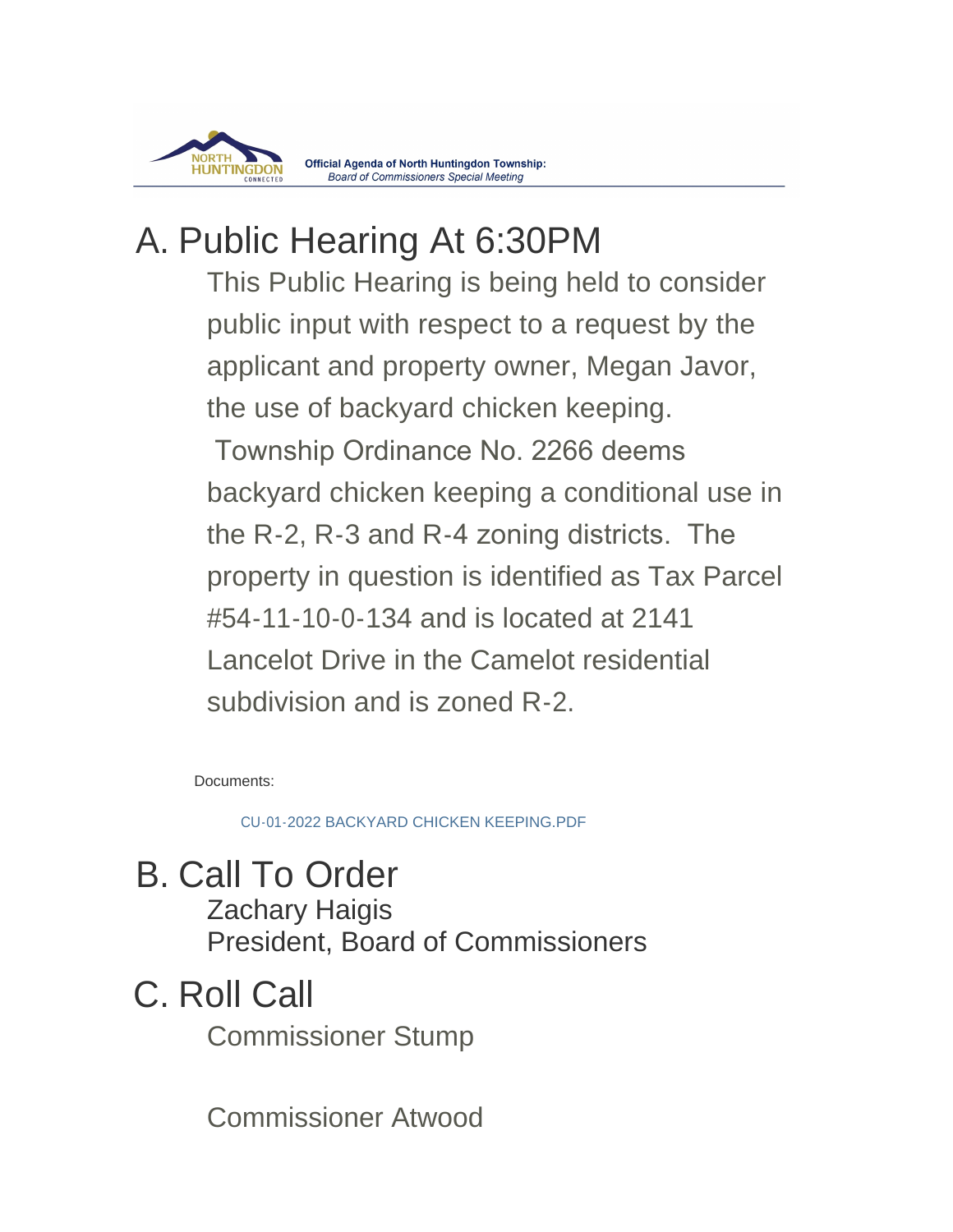Commissioner Gray

Commissioner Zona

Commissioner Wengrzyn

Commissioner Gass

Commissioner Haigis

- D. Pledge Of Allegiance
- E. Citizen's Input
- F. Work Session Discussion Topics
	- 1. Lincoln Corner Plan Escrow Reduction Of Remaining Balance Of \$10,073.95 As Per The Township Engineer's Memo.

Documents:

[LINCOLN CORNER SITE PLAN - ESCROW REDUCTION.PDF](https://www.township.north-huntingdon.pa.us/AgendaCenter/ViewFile/Item/3831?fileID=3179)

- 2. Township Support For An Earth Day Cleanup Project On Saturday, April 23, 2022.
- 3. Proposed Ordinance No. 2280 Restricting Right Turns From Route 30 Eastbound To Mountain View Place As Per PADot Letter.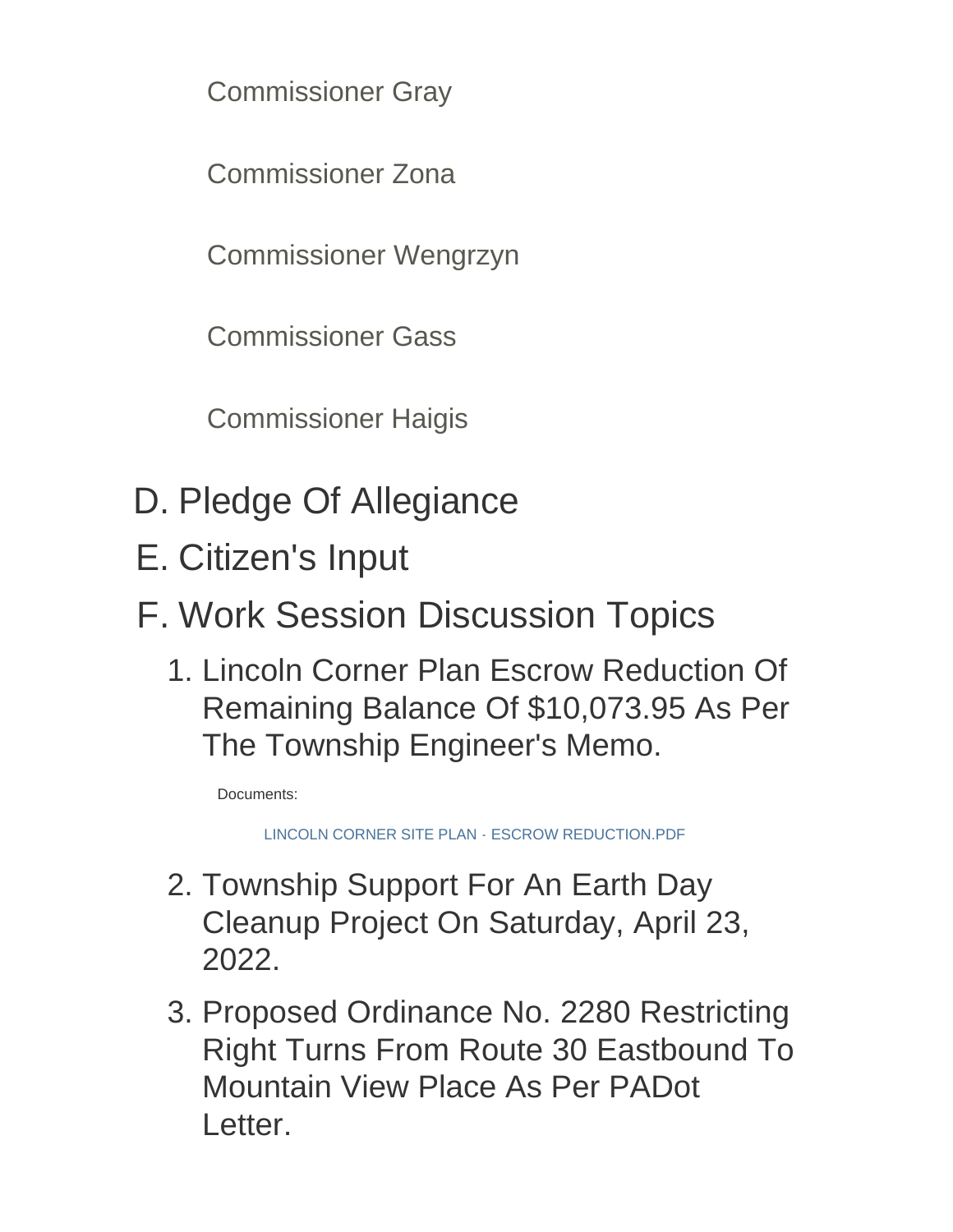Documents:

[PRO.ORD. 2280 NO RIGHT TURN MOUNTAIN VIEW PLACE.PDF](https://www.township.north-huntingdon.pa.us/AgendaCenter/ViewFile/Item/3833?fileID=3180)

- 4. Robbins Station Road Engineering Study - Discussion.
- 5. Action To Appoint \_\_\_\_\_\_\_\_\_\_ To The Position Of Planner / GIS Coordinator At A Salary Of \$47,500 Per Year Starting On May 2, 2022.
- 6. Action To Appoint \_\_\_\_\_\_\_\_\_ As The Township Manager At A Starting Salary Of \$106,000 Per Year Including A Six Month Severance Agreeement.
- 7. Carney Property Drainage Easement, Tax Map 54-06-10-0-179 - Discussion.

Documents:

CARNEY DRAINAGE FASEMENT PDF

8. Township Email - Discussion.

# G. Planning / Engineering Topics

S-04-2022: Mowry Consolidation 1. Proposed lot consolidation on Walter Avenue.

Documents:

[S-04-2022 MOWRY CONSOLIDATION.PDF](https://www.township.north-huntingdon.pa.us/AgendaCenter/ViewFile/Item/3839?fileID=3182)

2. S-05-2022: Walsh-Steiner-Garlow Plan Proposed boundary line revision in Sheridan Terrace.